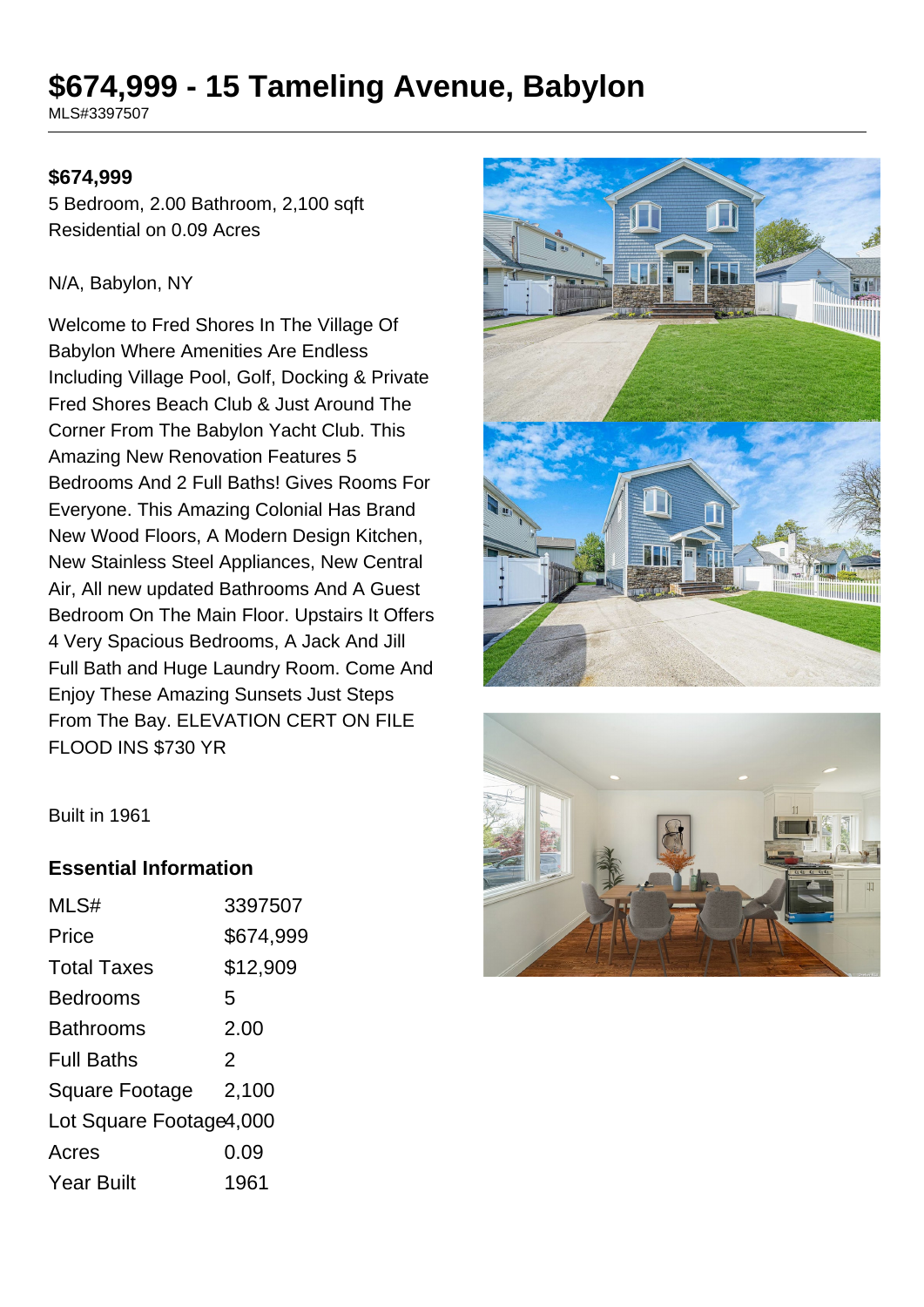| <b>Type</b>   | <b>Residential</b>             |
|---------------|--------------------------------|
| Sub-Type      | <b>Single Family Residence</b> |
| <b>Style</b>  | Colonial                       |
| <b>Status</b> | Active                         |

# **Community Information**

| 15 Tameling Avenue |
|--------------------|
| N/A                |
| <b>Babylon</b>     |
| <b>Suffolk</b>     |
| <b>NY</b>          |
| 11702              |
|                    |

## **Amenities**

| <b>Features</b> | <b>Near Public Transit</b>   |
|-----------------|------------------------------|
| Parking         | Private, Driveway, No Garage |
| Garages         | Private, Driveway, No Garage |

## **Interior**

| Interior                 | Hardwood                                                                                            |  |  |
|--------------------------|-----------------------------------------------------------------------------------------------------|--|--|
| <b>Interior Features</b> | Den/Family Room, Eat-in Kitchen, Formal Dining Room, Granite<br>Counters, Living Room / Dining Room |  |  |
| Heating                  | Natural Gas, Forced Air                                                                             |  |  |
| Cooling                  | <b>Central Air</b>                                                                                  |  |  |
| Has Basement             | Yes                                                                                                 |  |  |
| <b>Basement</b>          | <b>Crawl Space</b>                                                                                  |  |  |

### **Exterior**

| Exterior        | Post and Beam, Vinyl Siding |
|-----------------|-----------------------------|
| Lot Description | <b>Near Public Transit</b>  |
| Construction    | Post and Beam, Vinyl Siding |

## **School Information**

| <b>District</b> | <b>West Babylon</b>             |
|-----------------|---------------------------------|
| <b>Middle</b>   | West Babylon Junior High School |
| High            | West Babylon Senior High School |

## **Additional Information**

| Date Listed    | May 6th, 2022 |
|----------------|---------------|
| Days on Market | 59            |